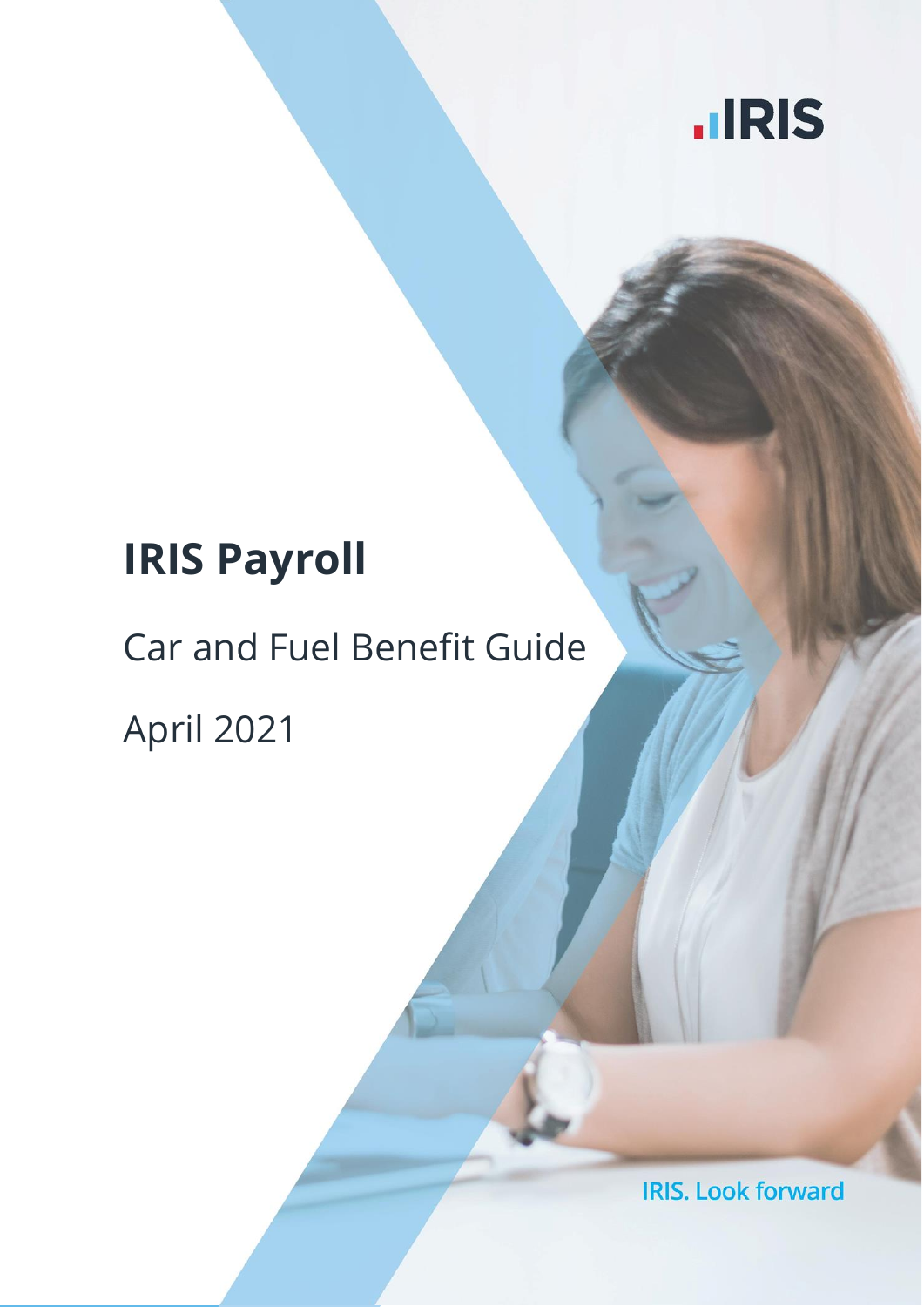### **Contents**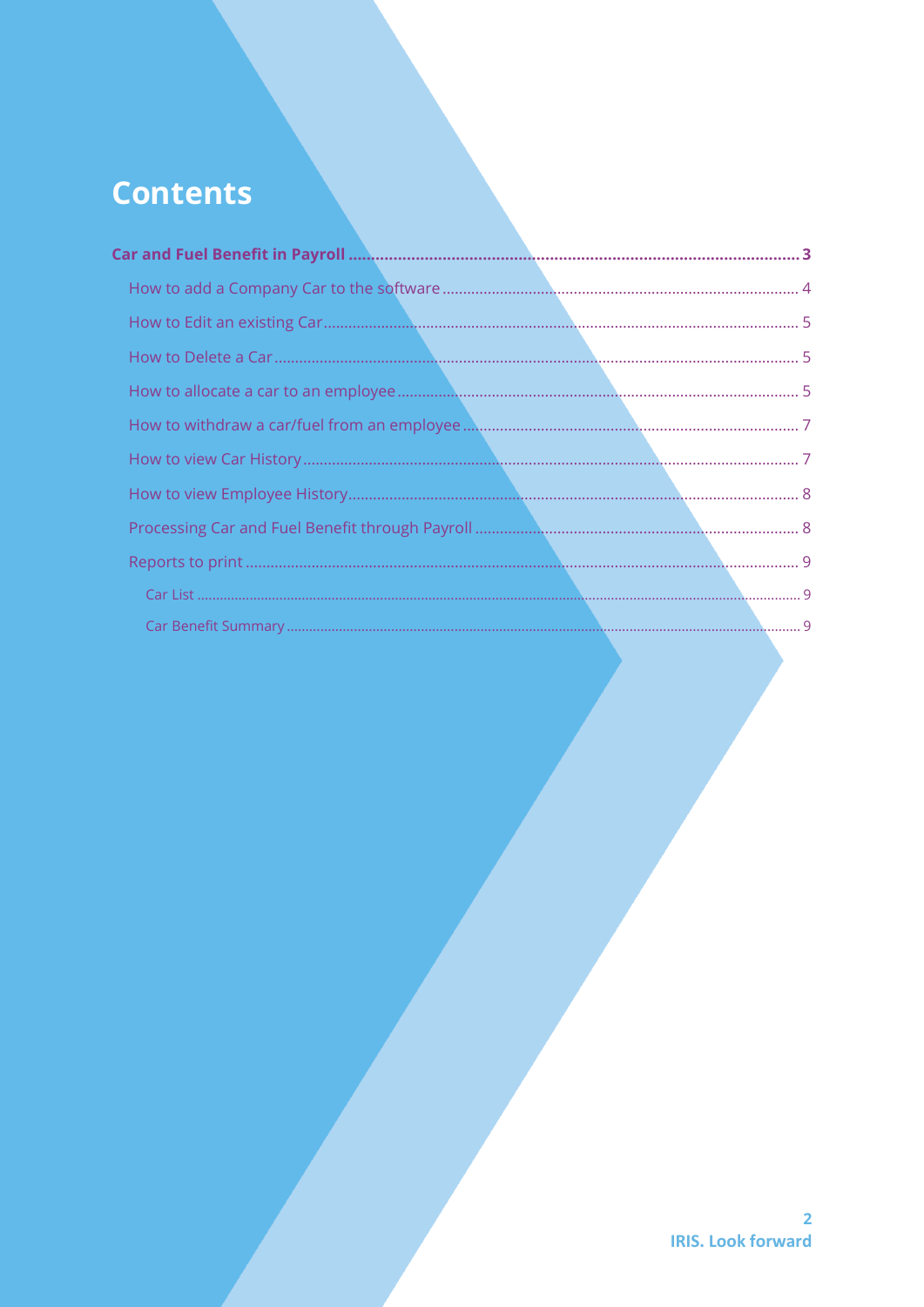### <span id="page-2-0"></span>**Car and Fuel Benefit in Payroll**

From the 2016/2017 tax year, employers were able to account for the tax on the benefits in kind (BiKs) they provide to employees via PAYE instead of sending a P11D after the end of the tax year. The value of the benefit is added to the employee's taxable pay for each pay period and reported via FPS.

You can payroll all BiKs apart from:

- employer provided living accommodation
- interest free and low interest (beneficial) loans

You must still report these excluded BiKs on a P11D, even if you are payrolling other BiKs for the same employee(s).

This means you can also choose to payroll company car BiKs instead of submitting the P46(Car) form. The benefits are calculated in the same way as previously, but the cash equivalent is divided into an equal amount for each pay period, with any residual amount going through the final pay period for the year.

In your payroll software, you can add cars, allocate them to employees, calculate the cash equivalents of the car and fuel benefit for the year and process a prorated amount through payroll.

There are three stages to managing company cars in the payroll software:

- 1. Adding the cars
- 2. Allocating the cars to employees and calculating the cash equivalents
- 3. Processing the car benefit through payroll and reporting to HMRC via FPS

You can reach all car options in the payroll software by selecting **Company | Configure Company Car Details**. This will open the **Company Cars** screen.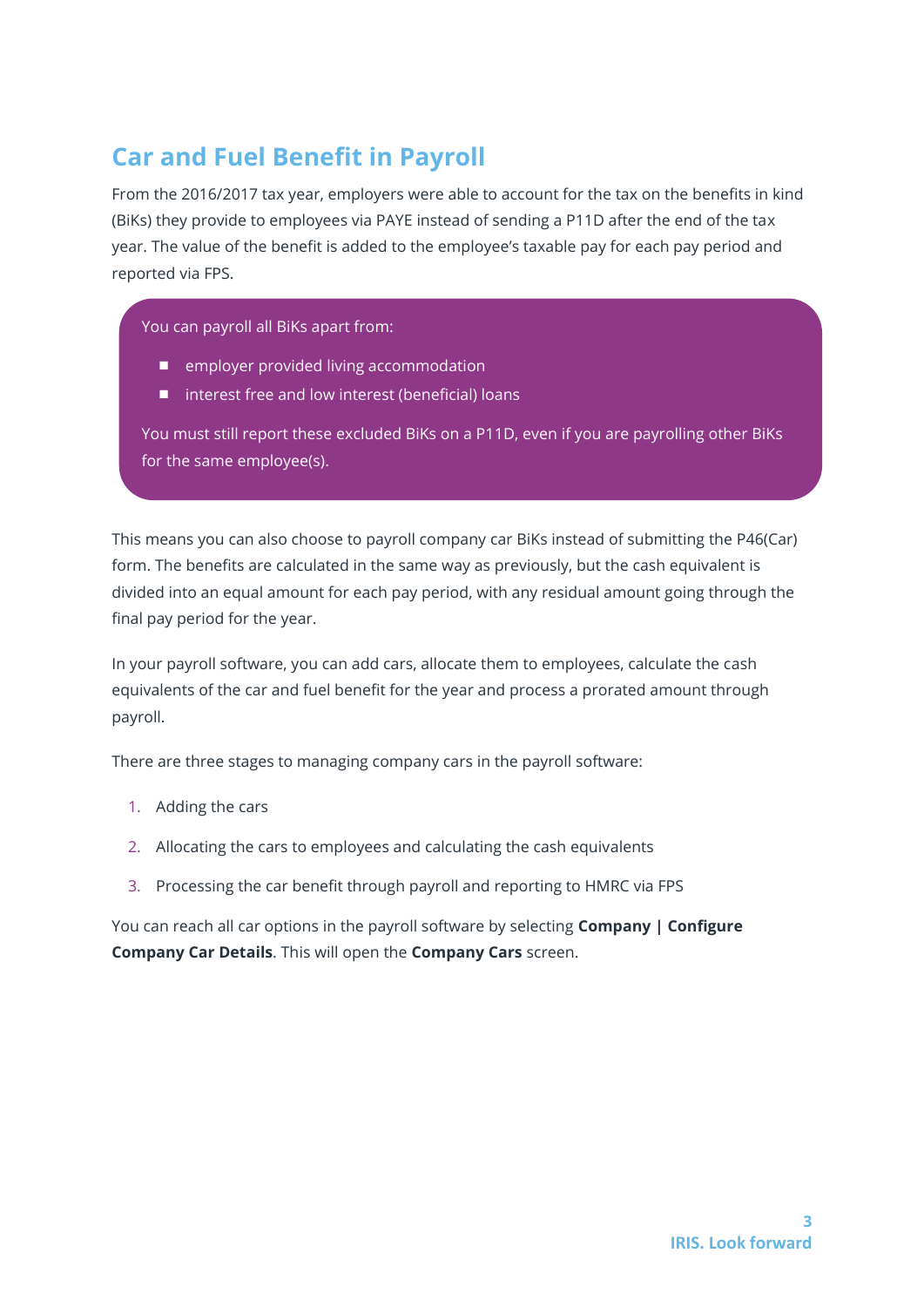#### <span id="page-3-0"></span>**How to add a Company Car to the software**

To add a company car to the software:

- 1. Select **Company | Configure Company Car Details**. This will open the **Company Cars** screen
- 2. Click **Add** to open the following **New Car** screen:

| <b>1</b> Car Details      |                |         |                       |        | $\mathbf x$             |
|---------------------------|----------------|---------|-----------------------|--------|-------------------------|
| <b>Car Details</b>        |                |         |                       |        |                         |
| Registration              |                |         |                       |        |                         |
| Make                      |                | ×.      | Model                 |        | ×,                      |
| Description               |                |         |                       |        | ۳                       |
| <b>First Registered</b>   | $\blacksquare$ |         | Fuel Type             |        | $\overline{\mathbf{v}}$ |
| CO <sub>2</sub> Emissions |                |         | Engine Size           |        |                         |
| Zero Emissions            |                | Mileage | Price Accessories (£) |        | 0.00                    |
| Price New (£)             | 0.00           |         | Allocated To          |        |                         |
| Not In Use                | $\Box$         |         |                       |        |                         |
|                           |                |         |                       |        |                         |
| Allocate                  |                |         | QK<br>Save            | Cancel | Help                    |

- 3. Enter the **Registration** of the car then select a **Make** from the drop-down list. The list will be populated by the VCA database
- 4. The options in the **Model** field will change according to the **Make** you select, the **Description** options will change based on the **Model**, and **Fuel Type** options will alter according to the selected **Model** and **Description**. The **CO2 Emissions** and **Engine Size** will also be populated automatically based on previous selections, but you can amend them manually if needed
- 5. **Zero Emissions** will be disabled unless **C02 Emissions** has a value from 1 to 50 g/km. For cars with 1 to 50 g/km C02 emissions, you need to complete this field. The default for is 0 miles, i.e. less than 30, with a cash equivalent of 14% for NEDC, for WLTP it is 13%. If the C02 Emission value is over 50, the **Zero Emissions** field will be blank, and you will not be able to enter a value
- 6. Complete the **First Registered** date field. This is essential for the **Cash Equivalent** to be calculated. It should be today's date or earlier
- 7. Tick the **Not In Use** field if the car is not currently going to be allocated to any employee
- 8. Initially, when adding a new car, the **Allocate** button will be disabled; click **Save** to be able to **Allocate** the car to an employee
- 9. Click **OK** to close the car details and return to the **Company Cars** screen or click **Allocate** to assign the newly set up car to an employee straight away. This will allocate the car to the employee selected in the Selection sidebar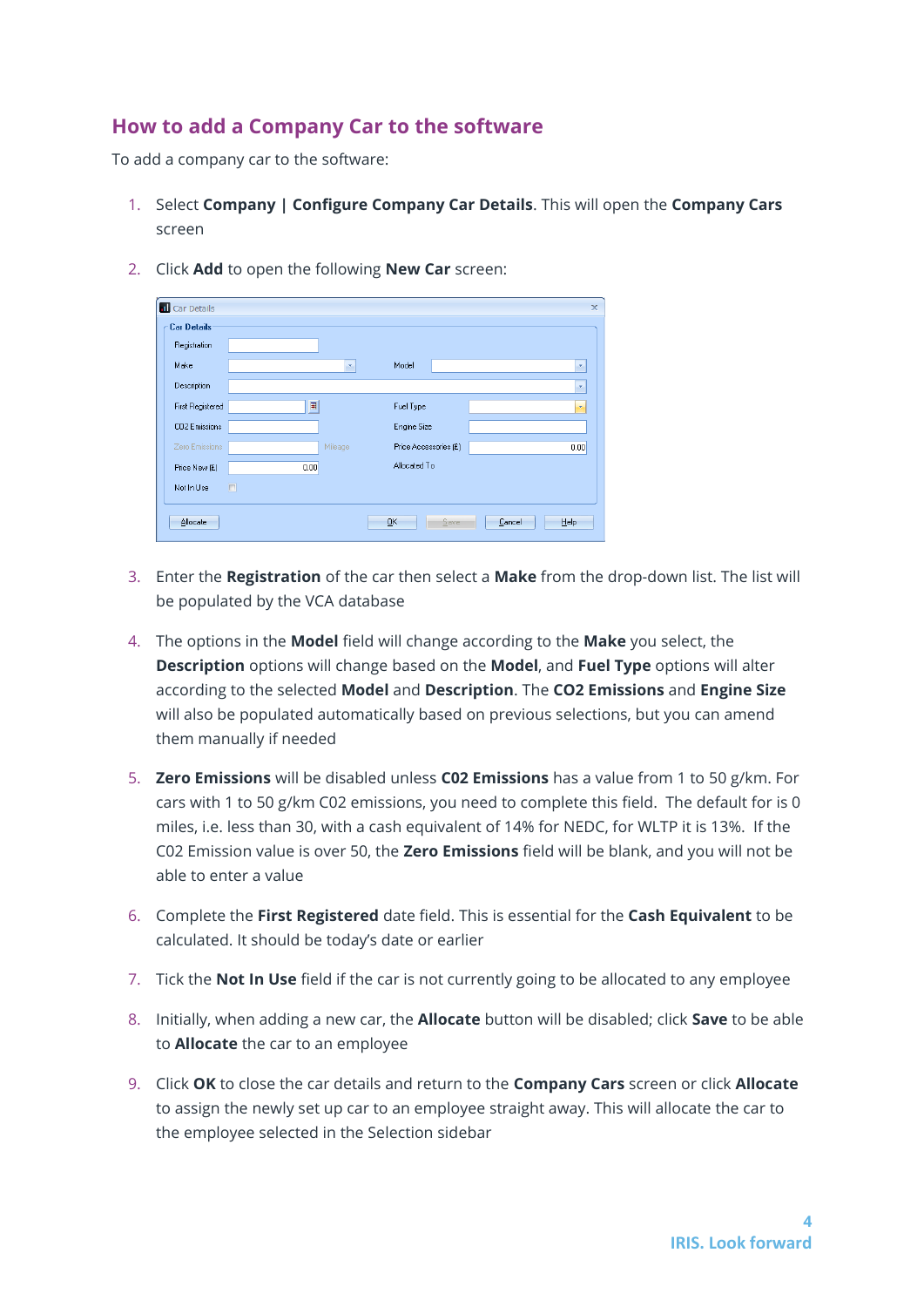#### <span id="page-4-0"></span>**How to Edit an existing Car**

If you need to make changes to an existing car:

- 1. Select **Company | Configure Company Car Details | Company Cars** screen
- 2. Highlight the car and click **Edit** to open the **Car** screen
- 3. Make the required changes
- 4. Click **OK** to close the **Car** screen and return to the **Company Cars** screen

#### <span id="page-4-1"></span>**How to Delete a Car**

If you need to remove a car from the payroll software completely:

- 1. Select **Company | Configure Company Car Details | Company Cars** screen
- 2. Click on the car that you need to delete
- 3. Click the **Delete** button

**NOTE:** Deleting a car will stop any associated benefits being processed through the payroll. If a car is deleted, the **Car History** will be deleted. The actual payment/deduction records/history will not be deleted. This will be deleted in the normal way when history is cleared at year end.

A car can only be deleted if it is not allocated to anyone and it has not been allocated to anyone in the current tax year.

#### <span id="page-4-2"></span>**How to allocate a car to an employee**

Once the car has been added to the payroll software, you can allocate it to an employee in order to calculate the cash equivalent. To do this:

- 1. Choose **Company | Configure Company Car Details | Company Cars** screen
- 2. Select the car that you want to allocate
- 3. Highlight the relevant individual from the sidebar
- 4. Click **Yes** to the message asking if you are sure you want to assign a car to this employee. The **Car Allocation** screen will be displayed, with the car and employee's name across the top

| <b>Select Employee</b> |                                                                           | $\times$ |
|------------------------|---------------------------------------------------------------------------|----------|
| 7                      | Are you sure that you want to assign a car allocation to (10) Mary Craig? |          |
|                        | <b>Yes</b><br>No                                                          |          |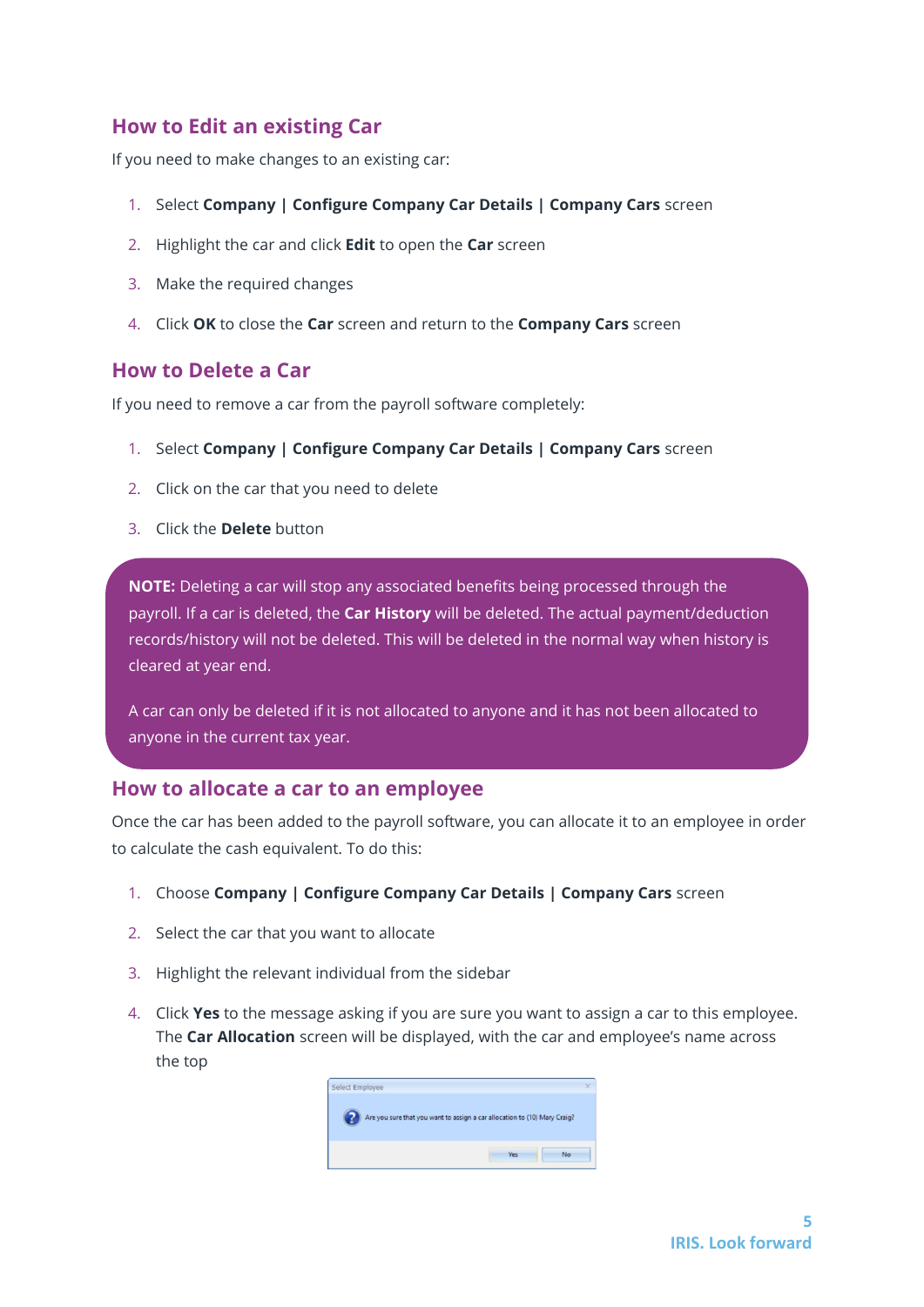**NOTE:** A car can only be assigned to a single employee at a time whereas an employee can be assigned multiple cars



- 5. Click into each field to enter the car information. As soon as data is entered into any of the fields, the **Cash Equivalent** fields will be calculated and updated for you
- 6. Click **OK** to save and return to the **Company Cars** screen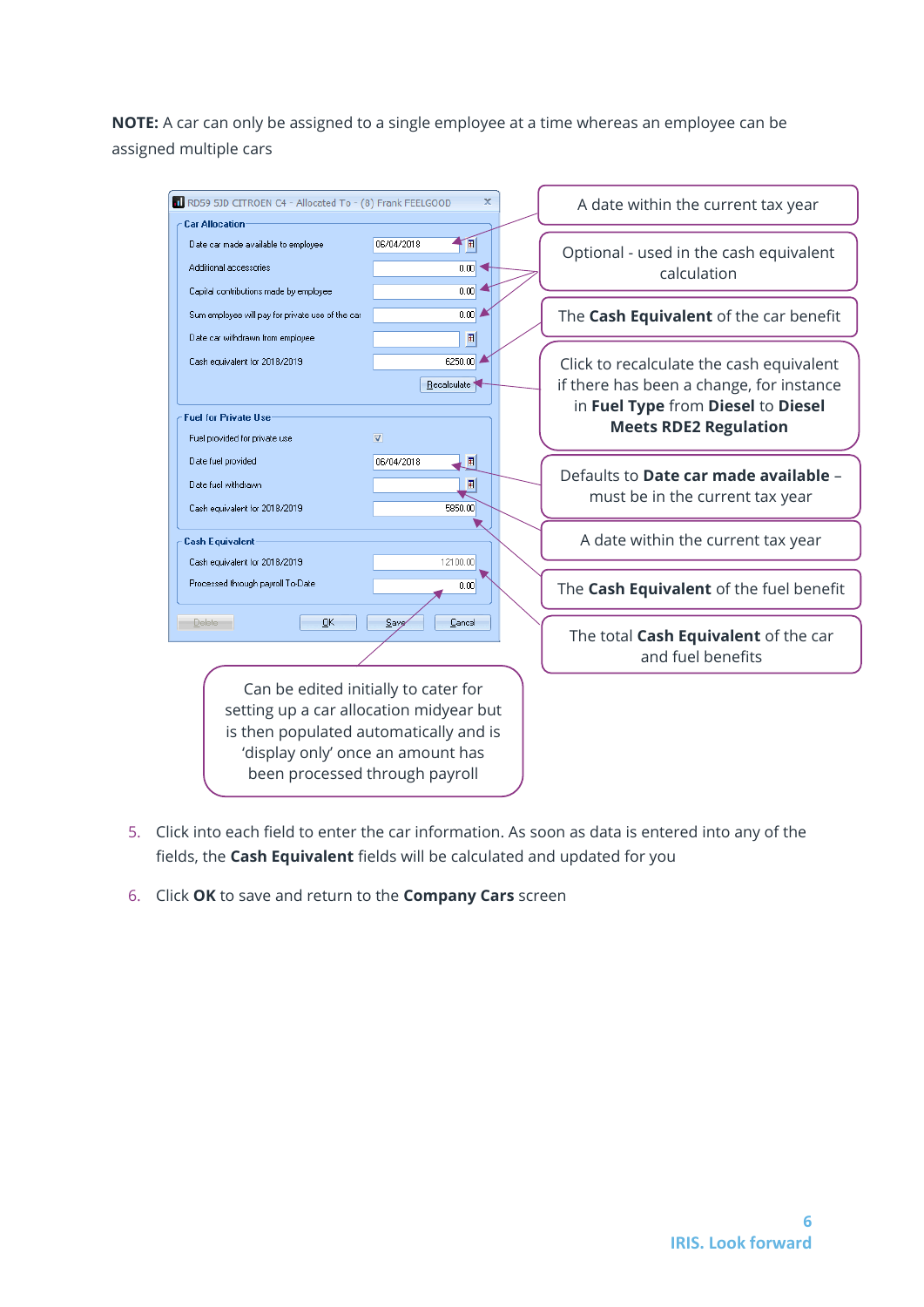#### <span id="page-6-0"></span>**How to withdraw a car/fuel from an employee**

When you need to record that an employee no longer has access to a car or fuel, you just need to enter the date(s) on the **Allocation** screen. To do this:

- 1. Select **Company | Configure Company Car Details | Company Cars** screen
- 2. Click onto the car that you need to withdraw
- 3. Click the **Allocation** button
- 4. Enter a **Date car withdrawn from employee** and/or a **Date fuel withdrawn**. The dates must be in the current tax year
- 5. Click **OK**

#### <span id="page-6-1"></span>**How to view Car History**

If you need to view the employees that have been allocated a particular car over time:

- 1. Select **Company | Configure Company Car Details | Company Cars** screen
- 2. Click on the **Car History** button

| 1 Company Car - HY87 OLP HONDA Jazz First Registered 01/12/2016<br>$\overline{\mathbf{x}}$ |                        |  |               |                       |                |  |
|--------------------------------------------------------------------------------------------|------------------------|--|---------------|-----------------------|----------------|--|
| Employee                                                                                   | Car Allocated $\nabla$ |  | Car Withdrawn | <b>Fuel Allocated</b> | Fuel Withdrawn |  |
| (10) Mary Craig                                                                            | 06/04/2017             |  |               | 06/04/2017            |                |  |
|                                                                                            |                        |  |               |                       |                |  |
|                                                                                            |                        |  |               |                       |                |  |
|                                                                                            |                        |  |               |                       |                |  |
|                                                                                            |                        |  |               |                       |                |  |
|                                                                                            |                        |  |               |                       |                |  |
|                                                                                            |                        |  |               |                       |                |  |
|                                                                                            |                        |  |               |                       |                |  |
| Edit<br>Payments<br>Close                                                                  |                        |  |               |                       |                |  |
|                                                                                            |                        |  |               |                       |                |  |
|                                                                                            |                        |  |               |                       |                |  |

- 3. The screen will display a list of employees to whom the car has been allocated
- 4. Click **Edit** if you need to make changes to records that exist in the current tax year, for example, to change the dates allocated to or withdrawn from an employee
- 5. Highlight a row and click **Payments** to display the history screen for payments in the appropriate tax year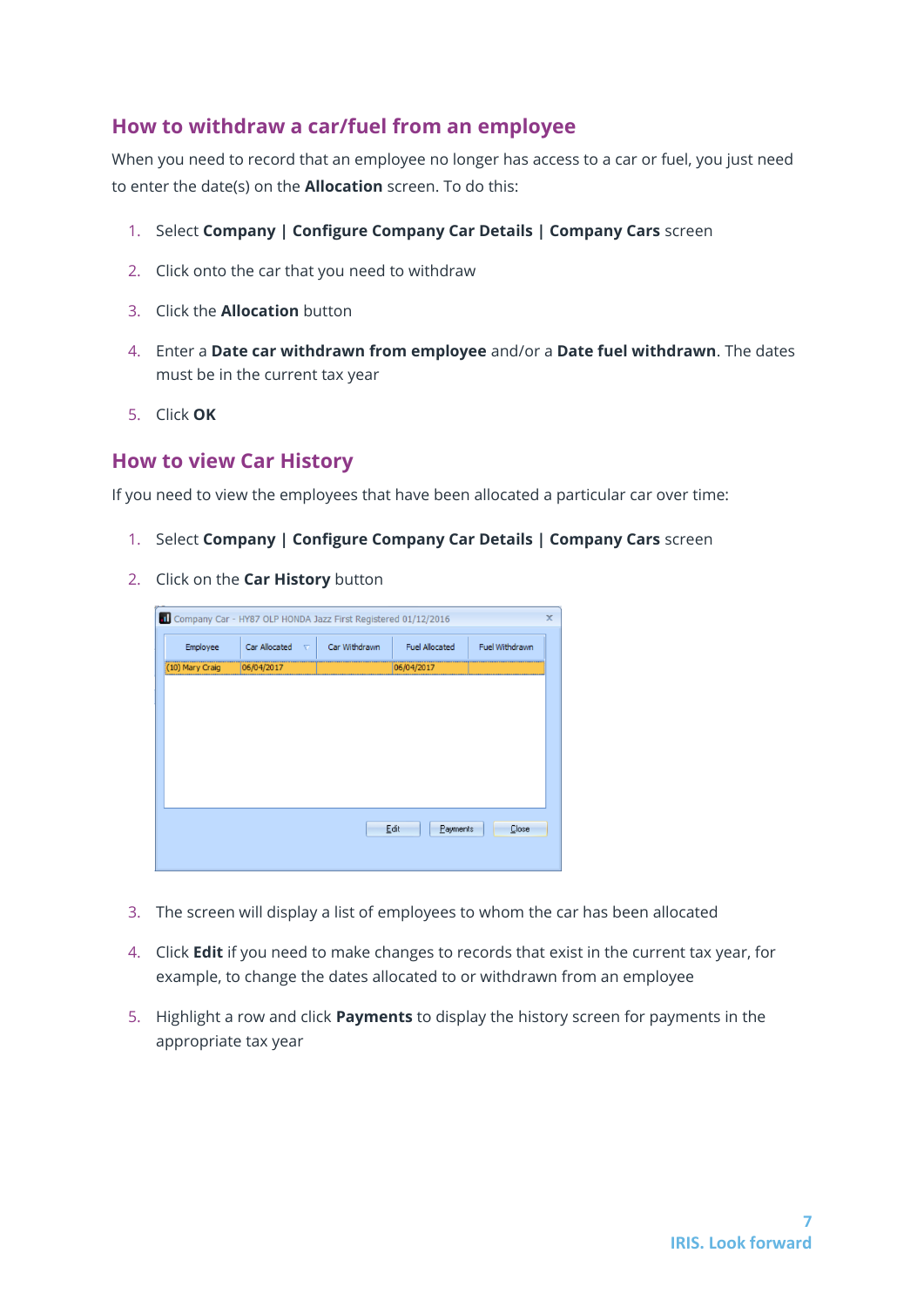#### <span id="page-7-0"></span>**How to view Employee History**

- 1. Go to **Company | Configure Company Car Details | Company Cars** screen
- 2. Highlight the employee from the sidebar
- 3. Click on the **Emp History** button
- 4. The **Emp History** screen will be displayed, listing the cars that have been allocated to this employee

If cars have not been assigned to the selected employee a message will be displayed, confirming there are no allocation records to display

5. The screen will display a list of cars that have been allocated to that employee

| 1 8 Hirishita Akhtar<br>$\overline{\mathbf{x}}$ |                   |           |                    |           |
|-------------------------------------------------|-------------------|-----------|--------------------|-----------|
| Registration                                    | Make              | Model     | Allocated $\nabla$ | Withdrawn |
| DJ09 SDH                                        | <b>ALFA ROMEO</b> | Giulietta | 17/04/2017         |           |
|                                                 |                   |           |                    |           |
|                                                 |                   |           |                    |           |
|                                                 |                   |           |                    |           |
|                                                 |                   |           |                    |           |
|                                                 |                   |           |                    |           |
|                                                 |                   |           |                    |           |
|                                                 |                   |           |                    |           |
|                                                 |                   |           | Edit<br>Payments   | Close     |
|                                                 |                   |           |                    |           |
|                                                 |                   |           |                    |           |

- 6. Click **Edit** to make changes to records that exist in the current tax year
- 7. Highlight a row and click **Payments** to display the history screen for payments in the appropriate tax year

#### <span id="page-7-1"></span>**Processing Car and Fuel Benefit through Payroll**

Once the car and/or fuel benefit are calculated, the payroll software will automatically create a notional payment for you and allocate it to the relevant employee records.

#### **NOTE: Multiple car allocations will be merged into a single Car Benefit payment**

The system will take the calculated benefit for an employee and split it into a periodic 'payment', depending on the number of pay periods left in the tax year, which will be set up automatically as the **Standard Amount** in **Employee Details | Pay Elements | Pay Deds**. When payroll is calculated that amount will be added to the employee's taxable pay, without paying them the amount, so that the tax on their benefit is deducted correctly.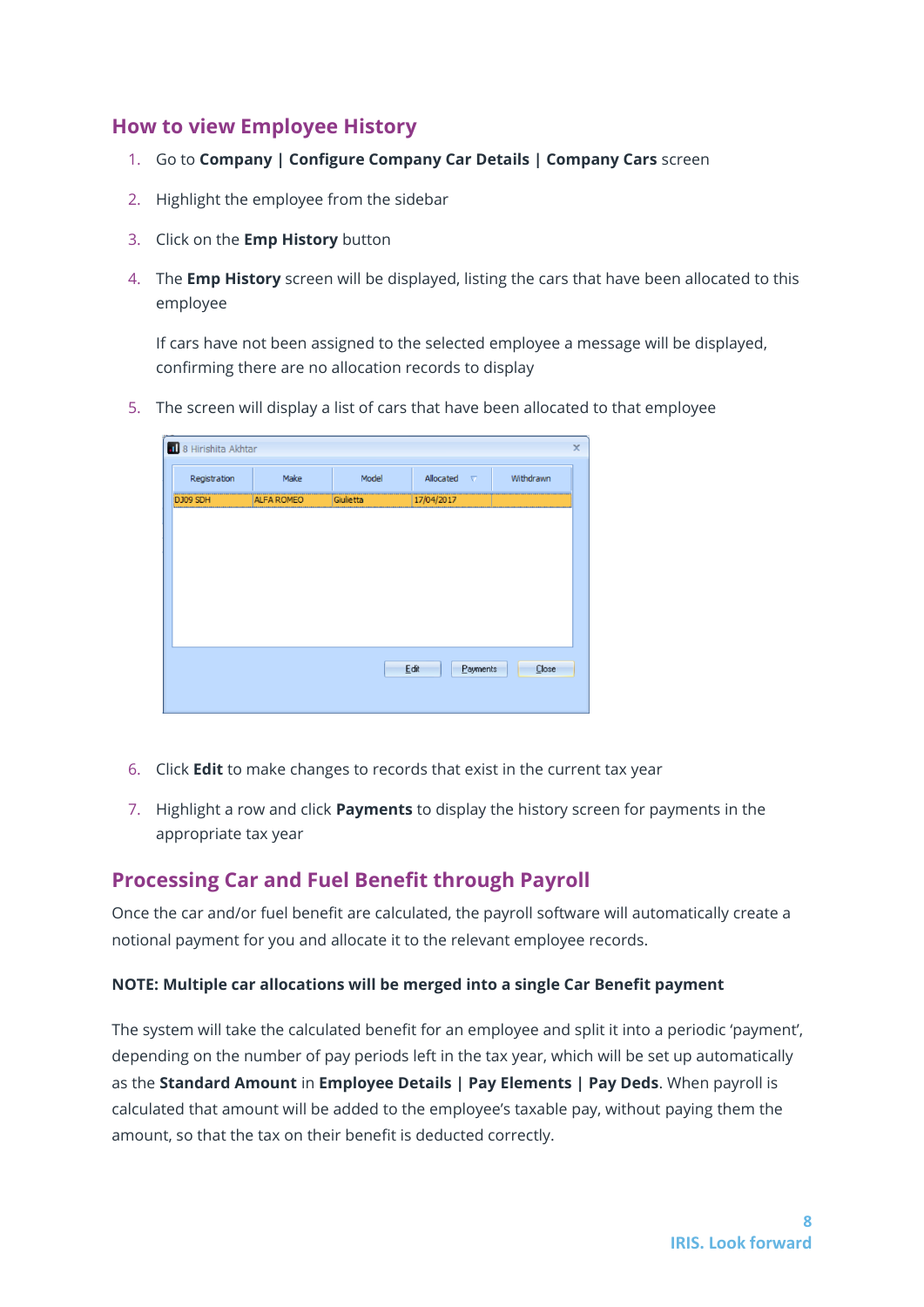**NOTE:** At the end of the tax year or the end of the car allocation, the residual amount rather than the standard amount will be processed

#### <span id="page-8-0"></span>**Reports to print**

#### <span id="page-8-1"></span>**Car List**

The **Car List report** can be printed by going to **Company | Configure Company Car Details | Company Cars** and clicking the **Print** button.

It will print a list of all cars available and all the allocation records for each employee assigned to the car, in the current tax year.

#### <span id="page-8-2"></span>**Car Benefit Summary**

To install the **Car Benefit Summary**, select **Reports | Report Manager | Summaries** and select **Car Benefit Summary**.

To print it, select **Reports | Summary Reports** and choose **Car Benefit Summary**.

The **Car Benefit Summary** will show **Employee**, **Registration No**., **Make**, **Model** and **Car Benefit** for the pay period selected.